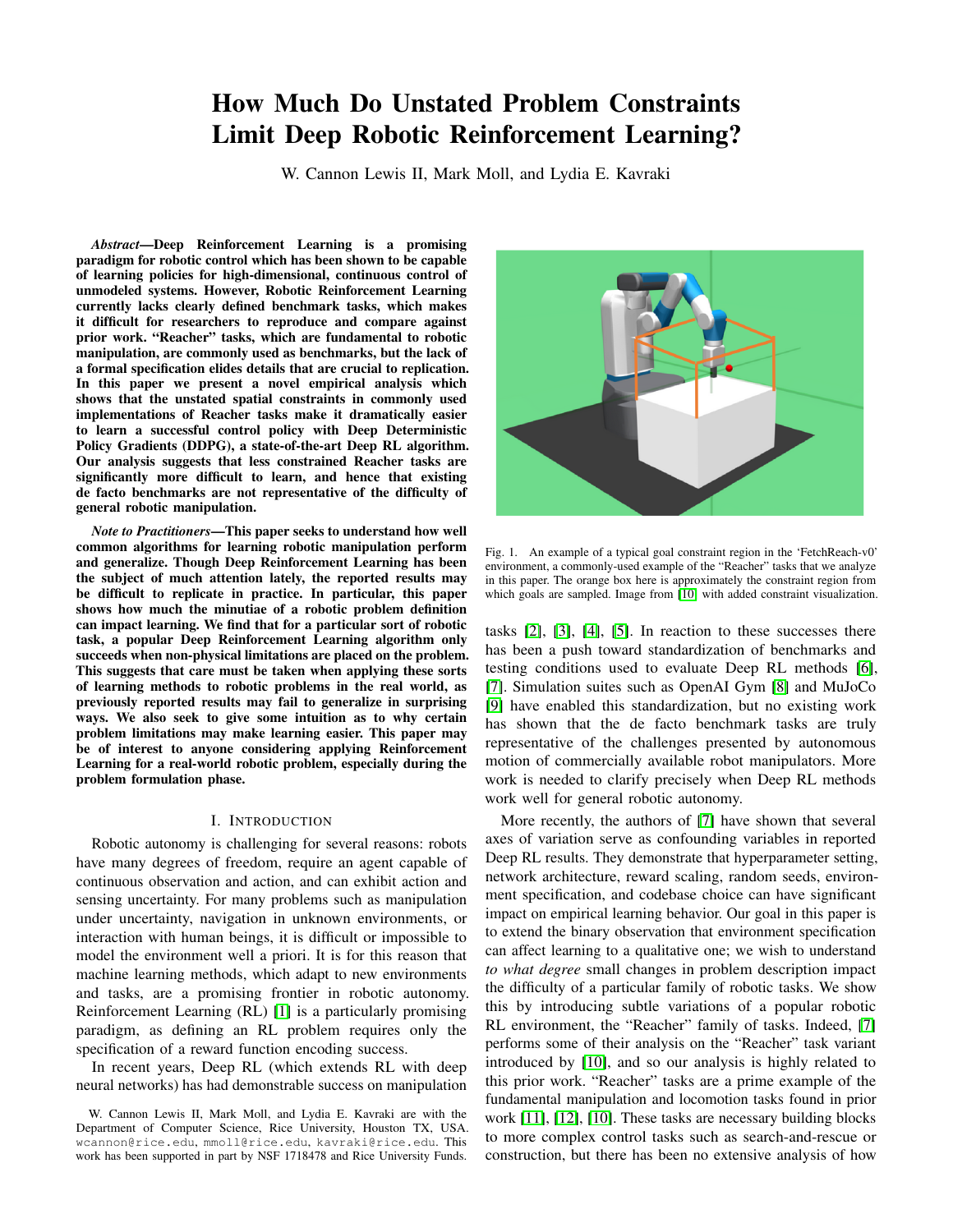their specification can affect learning.

The main contribution of this paper is an analysis showing that the "Reacher" tasks used in prior works are not representative of the full difficulty presented by general robotic manipulation (or even basic pick-and-place tasks). More precisely, we show that existing benchmarks (e.g., those proposed in [\[10\]](#page-6-1)) constrain goal sampling, which has a significant impact on learning. We perform this analysis by constructing a series of "Reacher" tasks which interpolate between tasks similar to prior work and a more general unconstrained task. "Reacher" tasks challenge an agent to use low-level (joint position, velocity, or torque) control to move the end effector of a manipulator to a point in the robot's workspace. Note that if position control is used, this family of tasks amounts to learning the inverse kinematics of the manipulator; if velocity or torque control is used then the task is closely related to learning inverse dynamics [\[13\]](#page-6-12). Thus, "Reacher" tasks expose some fundamental challenges in robotics. However, prior work uses goal constraint regions to restrict the effective workspace of the manipulator being controlled to such a degree that the underlying learning problem is changed and, we argue, simplified. Our empirical analysis using the state-of-the art DDPG [\[14\]](#page-6-13) algorithm on a simulated UR5 robot supports this point and shows that this task comparison is apt, as we find that the DDPG fails to generalize in unexpected ways as the effective workspace is expanded. Following the methods used by [\[7\]](#page-6-7), we fix our algorithm, code, and hyperparameter settings across all experiments, and focus our analysis on the task definition.

This analysis is supported and systematized by a software framework (ROSGym) that we developed to connect standard implementations of RL algorithms to commonly used robot control software. More precisely, we wrote a Python interface that integrates the Robot Operating System (ROS) [\[15\]](#page-7-0) and OpenAI Gym, which we then used to generate the results in this paper. The flexibility of ROS allowed us to easily compare variations of the "Reacher" task specification in order to better understand the influence of factors such as the number of joints and goal constraint region on learning.

## II. ON DEEP RL

In this work, we focus our analysis on the specification of "Reacher" benchmark tasks for Robotic RL. In order to eliminate the other sources of variability identified by [\[7\]](#page-6-7), we use a fixed learning algorithm (DDPG) and fixed hyperparameters to perform our experiments. In this section, we will provide the minimal necessary background in Deep RL to contextualize our choice of DDPG for this analysis.

## *A. RL Background*

We consider a standard reinforcement learning problem definition [\[1\]](#page-6-0), in which we model a task of interest as a learning agent interacting with a Markov Decision Process (MDP). An MDP *M* is a tuple  $M = (S, S_0, A, P, R)$  describing an environment which an agent interacts with in discrete time steps  $t \in \{0...T\}$ . More precisely, at each time step *t* our agent occupies a state  $s_t \in S$ , initially sampled from *S*<sub>0</sub>. At each time step, the agent takes an action  $a_t \in A$ , and

experiences a probabilistic state transition according to the probability distribution over  $s_{t+1}$  defined by the transition function  $s_{t+1}$  ∼  $P(s_t, a_t, s_{t+1}) = Pr(s_{t+1}|s_t, a_t)$ . As a result of this action, the agent also receives a reward  $r_t = R(s_t, a_t)$ . The tuple  $(s_t, a_t, s_{t+1}, r_t)$  is typically called a *transition*, and the full sequence of these transitions over  $t \in \{0...T\}$  is called a *trajectory* or *rollout*. In this paper we restrict our attention to continuous control; specifically, the case where  $S = \mathbb{R}^m$  and  $A = \mathbb{R}^n$  for  $m, n \in \mathbb{N}$ .

In reinforcement learning we are concerned with learning a policy  $\pi : S \to A$  which maximizes the total reward  $R_T = \sum_{t=0}^T r_t = \sum_{t=1}^T R(s_t, \pi(s_t))$ . This policy may also be probabilistic, in which case we learn  $\pi : S \to \mathbb{P}[A]$ , where  $\mathbb{P}[A]$  is the set of probability distributions over A, and seek to maximize  $\mathbb{E}_{s_0 \sim S_0, a_t \sim \pi(s_t), s_{t+1} \sim P(s_t, a_t, s_{t+1})}[R_T]$ . In practice, RL methods often modify this definition of the total reward to include a discount for future states. This discounted total reward is called the value function, and is defined as  $V_{\pi}(s) = \mathbb{E}[\sum_{i=t}^{T} \gamma^{(i-t)} R(s_i, a_i) | s_t = s]$ , where  $a_t \sim \pi(s_t)$  at all time steps. This definition of the value function naturally gives rise to the action-value function  $Q_{\pi}(s, a) = \mathbb{E}_{s_{t+1} \sim P}[V_{\pi}(s_{t+1})|s_t =$  $s, a_t = a$ , which intuitively assigns a value to being in a state  $s_t$  and taking action  $a_t$ , while prioritizing earlier sources of reward.

From previous results [\[1\]](#page-6-0), it is known that the action-value function satisfies the Bellman equation:

$$
Q_{\pi}(s,a) = \mathbb{E}_{s' \sim P}[R(s,a) + \gamma \mathbb{E}_{a' \sim \pi}[Q_{\pi}(s',a')]].
$$

The recursive nature of this equation allows RL methods to iteratively estimate the action-value function from experience. If  $Q_{\pi}$  is represented by a function approximator with parameters  $\theta$ <sub>*O*</sub>, we can derive a differentiable loss:

<span id="page-1-0"></span>
$$
L(\theta_Q) = \mathbb{E}_{s_t \sim P, a_t \sim \pi} [(Q_{\pi}(s_t, a_t | \theta_Q) - y_t)^2], \tag{1}
$$

where

$$
y_t = R(s_t, a_t) + \gamma Q_{\pi}(s_{t+1}, \pi(s_{t+1}) | \theta_Q).
$$

Gradients from this loss can then be used to adjust the parameters  $\theta$ <sup>*Q*</sup> and improve the approximation of  $Q$ <sup>π</sup> [\[16\]](#page-7-1).

In problems with finite action spaces, performing the above optimization and using the greedy policy which selects the action with the highest action-value at every time step is known as *Q-learning*. However, for problems with continuous action spaces it is impractical to find the optimal action at each time step. In [\[14\]](#page-6-13) the authors show that this problem can be made tractable using an actor-critic method in which both the deterministic policy  $\mu$  and action-value function  $Q$  are approximated by deep neural networks, which they term Deep Deterministic Policy Gradients (DDPG). By decomposing [\(1\)](#page-1-0) and isolating the policy component of the action-value function gradient, DDPG allows an agent to optimize a policy over a continuous action space. Optimizing a policy in this way causes learning instability, and so DDPG utilizes an *experience replay buffer* to decorrelate experienced transitions and improve stability. Transitions are added to this experience replay buffer when the agent receives them from the environment, and then the agent samples training examples from the buffer during training. We refer the interested reader to [\[14\]](#page-6-13) for further algorithmic details.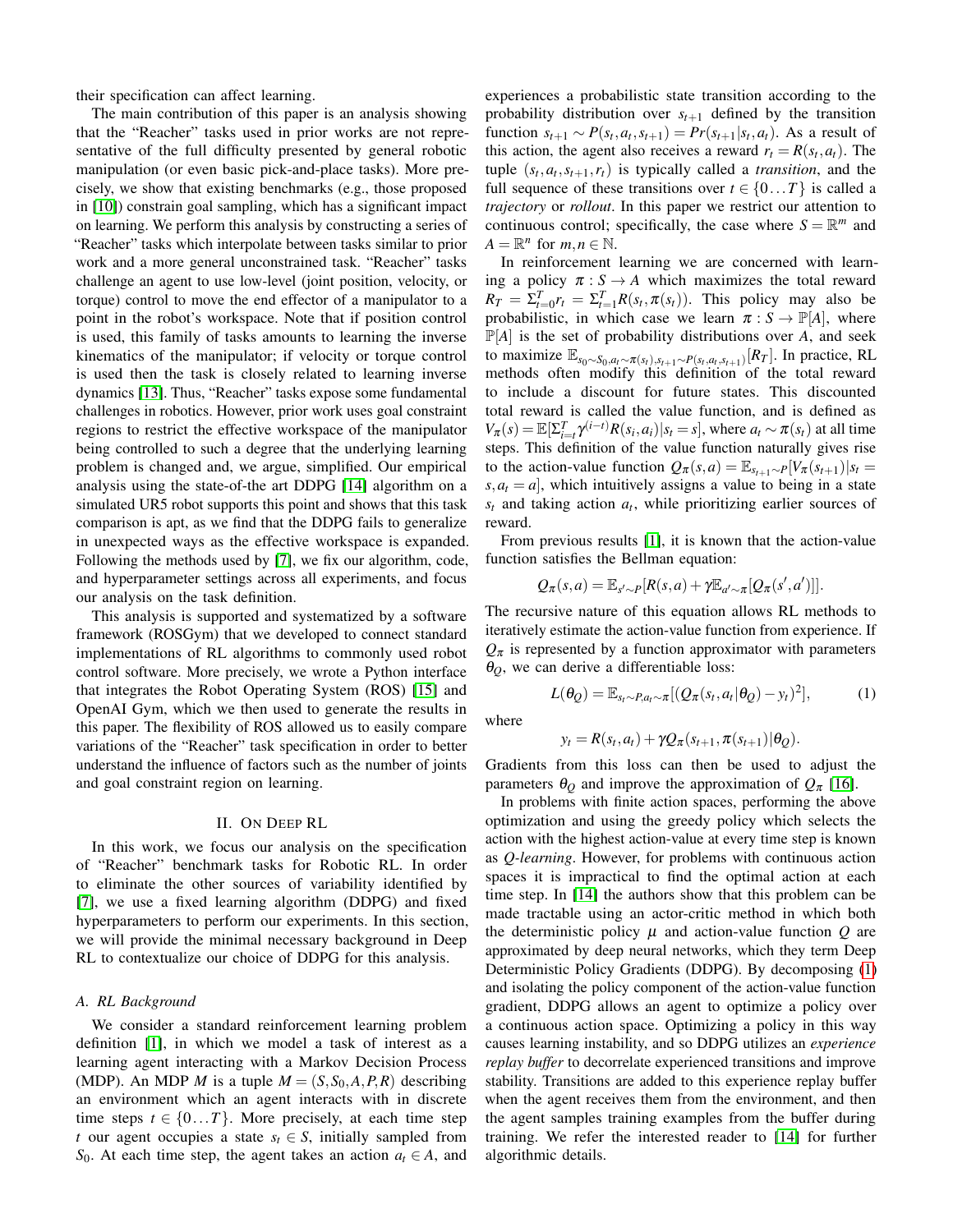## *B. Why DDPG?*

In this paper, we focus on Deep RL as applied to robotic control, particularly in manipulation settings. Among recent Deep RL methods, DDPG demonstrates a number of desirable features. First, DDPG learns continuous control policies which eliminate the need for action discretization, the previously dominant methodology enabling robotic RL [\[11\]](#page-6-10). Second, DDPG learns a deterministic control policy, which is advantageous for robotic applications because the learned policy can be reproducibly tested and verified once learning has converged. Though other methods such as TRPO [\[17\]](#page-7-2) and Soft Q-Learning [\[18\]](#page-7-3) are promising for problems with continuous action spaces, these methods learn stochastic policies which are more difficult to verify. Third, DDPG is model-free, which means that it can be applied to novel tasks and robots without extensive feature engineering or incorporation of expert knowledge. Finally, because DDPG is an off-policy method, it can be modified to make use of additional sources of experience (such as human demonstration) which have been shown to improve learning [\[4\]](#page-6-4).

To the best of our knowledge, few results exist which successfully apply Deep RL on simulated or real commercially available robots. Some of the most impressive results in this field use demonstration for initialization or make use of a dynamics model to simplify the learning task [\[4\]](#page-6-4), [\[19\]](#page-7-4), [\[20\]](#page-7-5). Model-free methods are often demonstrated on a variety of simulated tasks from MuJoCo or OpenAI Gym, and occasionally in tabletop manipulation tasks on a commercially available robot such as a Fetch, UR5, or Baxter [\[2\]](#page-6-2), [\[21\]](#page-7-6), [\[5\]](#page-6-5). However, examining the robotic benchmarks proposed in [\[10\]](#page-6-1) or implemented in MuJoCo reveals a core similarity with manipulation benchmarks commonly demonstrated on commercial robots: task goals (such as goal end effector position) are sampled from a *goal constraint region* above a "table" surface. Figure [1](#page-0-0) shows a visualization of a typical goal constraint region. Recently, [\[22\]](#page-7-7) and [\[7\]](#page-6-7) have previously argued that seemingly innocuous unstated assumptions such as algorithm implementation, parameterization, initialization, and reward scale can have inordinate effects on the success of learning. Here, we argue that the goal constraint region is another significant assumption which affects robotic reinforcement learning. This goal constraint region is an often unstated part of the Reacher specification, and our recognition of this phenomenon comes from examining the publicly available implementations of environments in  $[10]$ ,  $[9]$ <sup>[1](#page-2-0)</sup>.

### III. METHODS

## <span id="page-2-2"></span>*A. Algorithmic Details*

In this work, we conduct experiments using DDPG [\[14\]](#page-6-13) with Hindsight Experience Replay (HER) [\[5\]](#page-6-5). We implemented our own version of DDPG for this purpose, which we intend to open-source along with the ROSGym interface described below. The authors of [\[5\]](#page-6-5) demonstrate that, in reinforcement learning tasks similar to the "Reacher" tasks considered in our current work, augmenting the learning agent's experience with

counterfactual experience can speed up learning convergence and result in a higher success rate for the convergent policy. We employ HER by, for each episode of training, appending a modified trajectory to DDPG's experience replay buffer where the rewards  $r_t$  are re-calculated as if the final end effector position reached by the agent during the episode was the goal position.

While conducting this research, we examined a number of other modifications to DDPG and our environment specification that are not employed in the following experiments. Some prior work (e.g., [\[23\]](#page-7-8)) suggests that Prioritized Experience Replay may improve learning stability and rate of convergence, but our experience was that this tended to destabilize or prevent learning. The experiments below utilize uniform sampling from the experience replay buffer. Other work [\[5\]](#page-6-5) has suggested that sparse rewards give rise to better learning than dense rewards, but we found the opposite to be true and so used the dense reward formulated in [\(2\)](#page-2-1).

### *B. Environmental Specification*

When conducting an experiment using RL, an experimenter's choice of  $(S, S_0, A, P, R)$  can have a significant effect on learning. Though we developed our own simulated environment using ROS, we took inspiration from the existing "Reacher-v2" implementation in OpenAI Gym in order to follow previous results. In our setup, as in [\[8\]](#page-6-8), each state *s* is formed in the following way:

$$
s = [\theta, \dot{\theta}, \ddot{\theta}, goal - fk(\theta), goal]
$$

Here,  $\theta$  is the vector of joint angles of the simulated UR5 robot, *fk* is a function maps joint angles  $\theta$  to end effector position in Cartesian space, and *goal* is the current goal location in Cartesian space. By including the goal in the state description, we allow an agent to learn a policy parameterized by the goal for a particular episode. Our experimental setup allows us to specify the number of joints controlled by a learning agent, so  $|s| = 3n+6$ , where  $2 \le n \le 6$  is the number of joints being controlled. The action vector *a* is simply the vector of desired absolute joint angles, and hence  $|a| = n$ . Finally, with a slight abuse of notation, we formulate our tasks' reward functions as:

<span id="page-2-1"></span>
$$
R(s,a) = -\|fk(s) - s[goal] \| - \|a\|^2 +
$$
  
100 \cdot \mathbb{I}\{fk(s) \in ball(s[goal], \varepsilon)\}\t(2)

This is a fairly standard sort of reward function definition. The first term in [\(2\)](#page-2-1) penalizes the current Euclidean distance between the agent's end effector and the goal position, the second term penalizes large actions, and the final term gives a large positive reward when the agent reaches the goal. This reward function is an example of a "shaped" reward, which means that it attempts to steer the learning agent toward regions of high reward. The first and second term in [\(2\)](#page-2-1) accomplish this by driving the agent to minimize the distance to the goal and to minimize the sequence of controls necessary to accomplish this. Though one could argue that in a position control regime it is inappropriate to penalize large absolute actions, we do so here by analogy to velocity and torque control, in which we

<span id="page-2-0"></span><sup>1</sup>See, e.g.,<https://github.com/openai/gym> and [https://github.com/openai/](https://github.com/openai/mujoco-py) [mujoco-py.](https://github.com/openai/mujoco-py)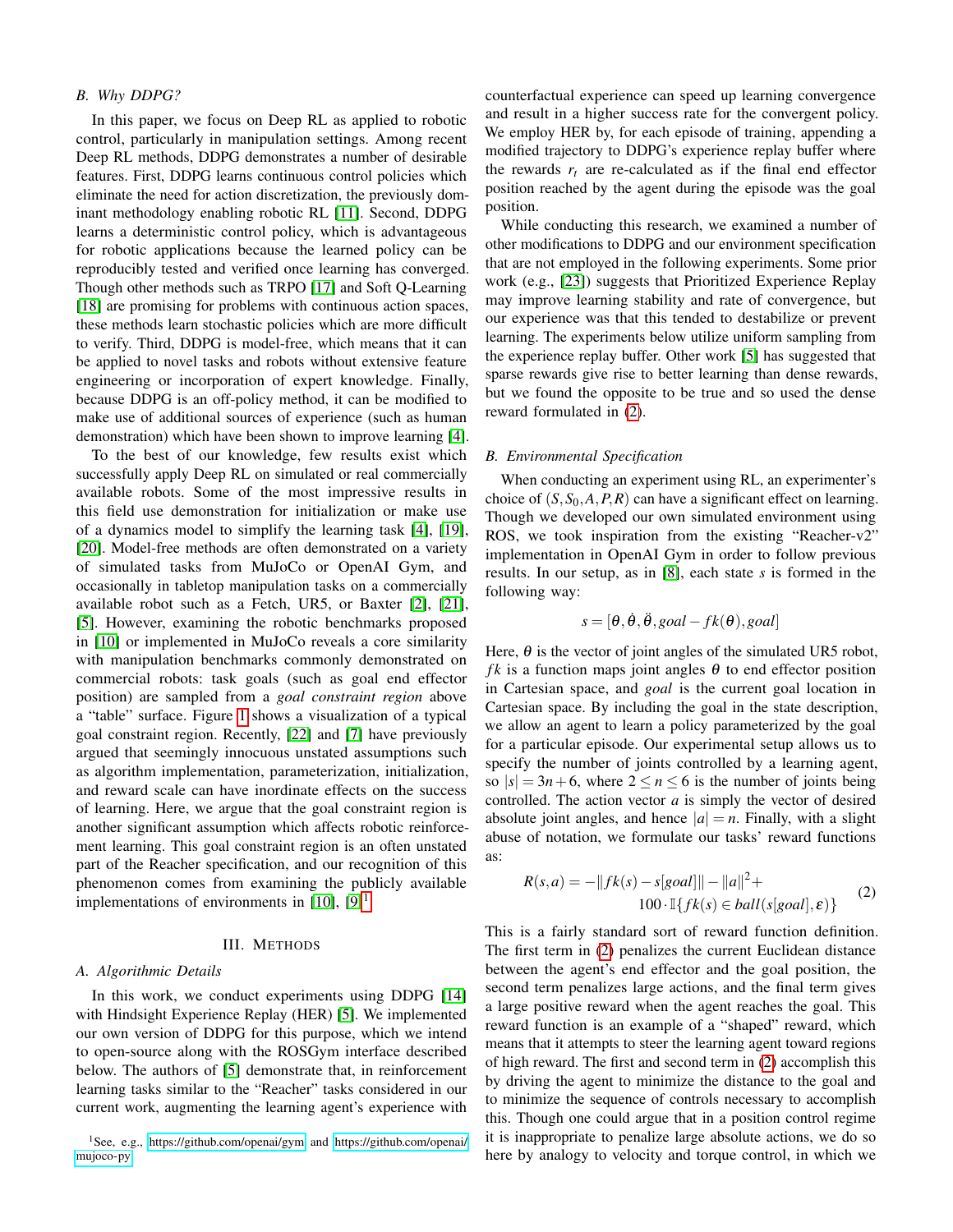would seek to minimize absolute actions to avoid sudden, jerky motions. In contrast, a "sparse" reward would only provide the agent with nonzero rewards upon reaching the goal (e.g., using just the third term in [\(2\)](#page-2-1) as a reward function).

## IV. RESULTS

We examine several general variants of the popular "Reacher" task, exemplified in prior work by the *Reacher-v2* (planar) and *FetchReach-v0* (3D) tasks in OpenAI Gym [\[8\]](#page-6-8), [\[9\]](#page-6-9) <sup>[2](#page-3-0)</sup>. We make use of a UR5 sitting on an impermeable plane, which we simulate using ROS and our ROSGym interface. Deep RL methods are commonly tested on discrete tasks, video games, and simple control tasks. For these tasks, established simulation suites such as OpenAI Gym and the Arcade Learning Environment [\[24\]](#page-7-9) are commonly employed, but there is not currently a commonly accepted testing suite that integrates well with existing control software for commercial robots. This limits the reproducibility and generality of results in robotic RL, as tasks for new robots or tasks must often be hand-engineered. It is our hope that, when open-sourced, ROSGym will help researchers to validate results gathered using existing robotic RL simulation suites (e.g., [\[10\]](#page-6-1), [\[9\]](#page-6-9)) on commercially available robots.

As in the established planar case, our experiments start UR5 robot from a fixed position such that the end effector is within the goal constraint region. We consider two broad categories of Reacher task: the unconstrained version, in which goals are sampled from the whole workspace of the robot, and several constrained versions, in which goals are sampled from a goal constraint region. For the unconstrained version of the task, the starting joint angles are  $[0,0,0,0,0,0]$ . For the constrained versions, the starting joint angles are  $[0, \frac{\pi}{2}, \frac{\pi}{4}, 0, 0, 0]$ . These starting configurations are visualized in Figures [2-](#page-4-0)[3.](#page-5-0) The learning agent is then tasked with controlling the end effector to a randomly sampled goal location. We use joint position control as the action space of the DDPG agent. In general, our ROS–OpenAI Gym interface allows us to use joint position, velocity, or torque control, but in our experiments only joint position control resulted in a non-negligible success rate. It is also worth noting that the choice of reward function had a significant impact on the success rate achieved by DDPG on the Reacher tasks that we tested.

<span id="page-3-2"></span>TABLE I DDPG TRAINING HYPERPARAMETERS

| <b>Hyperparameter Symbol Value</b> |                  |                 |
|------------------------------------|------------------|-----------------|
| Discount factor                    | γ                | 0.98            |
| Replay Buffer Size                 | R                | 10 <sup>6</sup> |
| <b>Batch Size</b>                  | N                | 64              |
| <b>Exploration Rate</b>            | v                | 0.01            |
| Target Update Ratio                | τ                | 0.001           |
| Actor Learning Rate                | λμ               | 0.0001          |
| Critic Learning Rate               | $\lambda_O$      | 0.001           |
| <b>Episodes of Training</b>        | $\boldsymbol{M}$ | 20,000          |
| Steps per Episode                  | Т                | 100             |

<span id="page-3-0"></span><sup>2</sup>All results in this paper were produced using the Docker container at [https://hub.docker.com/r/cannon/testing.](https://hub.docker.com/r/cannon/testing)

For all versions of the Reacher task described below, we derive goals by uniformly sampling in the joint space of a simulated UR5 robot. For each set of joint values generated, we compute the end effector position by utilizing the forward kinematics of the UR5. If the experiment involves a constraint region, we reject candidate goals until a set of joint values places the corresponding end effector location within the constraint region. Goals could also be sampled directly in the Cartesian space within the goal constraint region, but this could generate goal locations without solutions for a given robot. Our goal sampling strategy allows us to guarantee that each sampled goal location is hit by at least one configuration of the robot. When we restrict to fewer than 6 joints of the UR5, we sample goals within the reachable space effected by the joints being controlled.

The figures below show success rates for policies learned by DDPG over 20,000 episodes of training. Every 100 episodes of training, we conducted a testing session comprising 100 episodes in which we execute the deterministic policy learned by DDPG without exploration noise. By default, episodes are 100 steps long, which corresponds to 2 seconds of simulated time at a control rate of 50 Hz. Episodes are terminated early upon success, which we define as the robot's end effector entering an  $\varepsilon$ -ball surrounding the goal position, where  $\varepsilon =$ 0.1*m*. The graphs below display the number of goals (out of 100) that were successfully hit by the learned policy in each testing session. Each graph shows the mean and 65% confidence interval for 5 independent attempts at learning using the same hyperparameters and task setup<sup>[3](#page-3-1)</sup>. We use the same actor and critic networks as [\[14\]](#page-6-13) uses for low-dimensional experiments. Table [I](#page-3-2) summarizes the other hyperparameters for DDPG which are held constant across our experiments.

In all of the following experiments, we strive to follow the prescriptions presented by [\[7\]](#page-6-7). We report all of our hyperparameters in Table [I,](#page-3-2) and report all runs of all experiments (i.e., the results shown in this paper were not cherry-picked to demonstrate the trend that we highlight). Unfortunately, the baseline implementation of DDPG given by OpenAI [\[25\]](#page-7-10) was not available when we conducted these experiments, so we used our own codebase. However, we did replicate existing results using our code before beginning the experiments reported in this work, and we intend to open-source our code (including our implementation of DDPG and ROSGym).

#### *A. Unconstrained*

Figure [2](#page-4-0) shows the results of running the variant of DDPG described in Section [III](#page-2-2) on the unconstrained Reacher task. In this version of the task we place no constraint on the sampling of goal end effector locations; hence, goals are sampled throughout the robot's workspace. It is easy to see that, while DDPG succeeds in learning a highly capable policy for 2 joint control, for 3–6 joints DDPG fails to learn a policy that can hit more than 50% of the sampled goal locations. This makes some intuitive sense, as the 2 joints at the base of the UR5 effect roughly orthogonal motions and only a

<span id="page-3-1"></span><sup>&</sup>lt;sup>3</sup>Note that each training run takes approximately 72 hours on an Amazon EC2 c4.xlarge instance.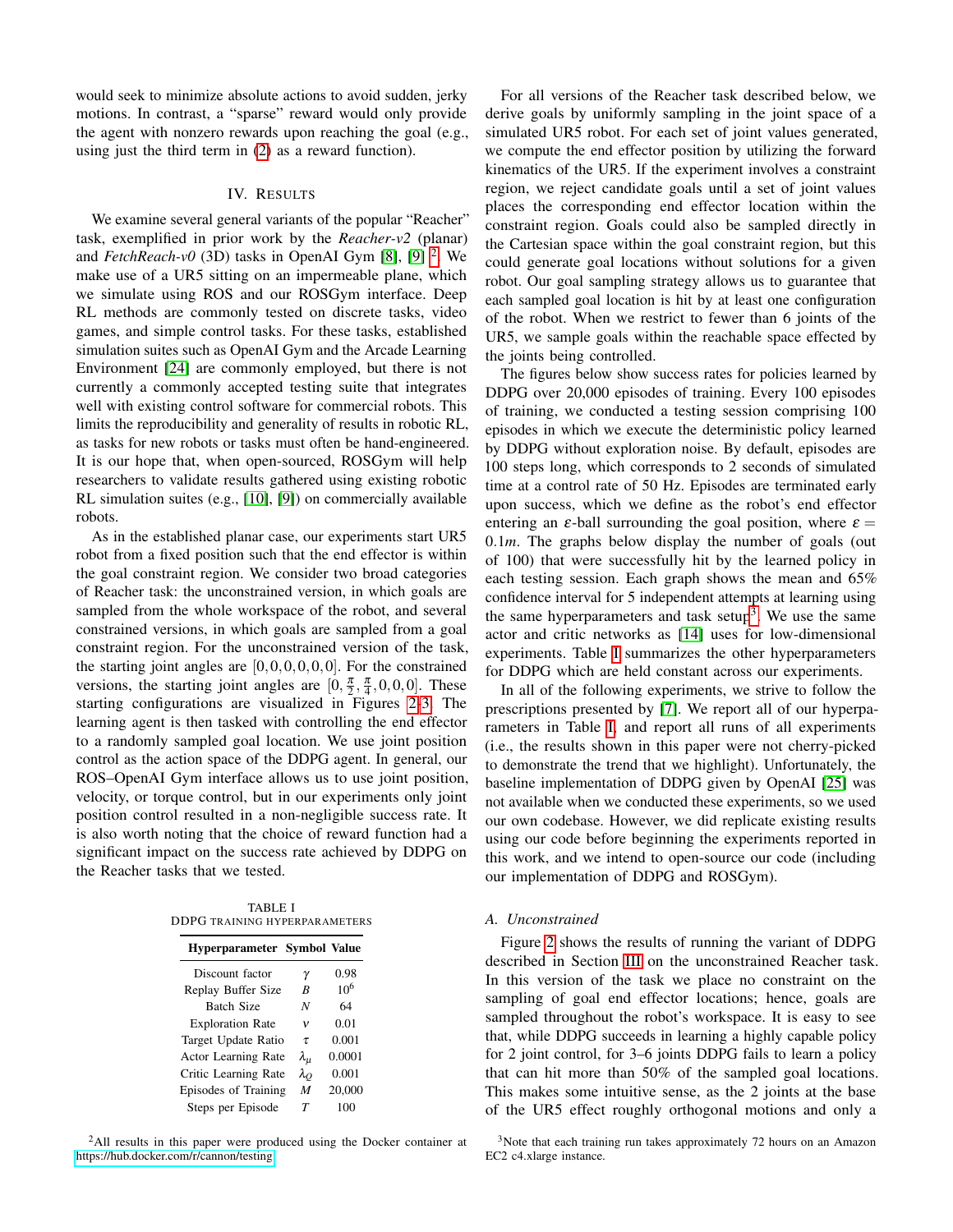

<span id="page-4-0"></span>Fig. 2. Results for the unconstrained case.

simple control policy must be learned, whereas for 3–6 joints a competent policy must involve coupled motion of multiple joints.

It is interesting to note that the asymptotic behavior of DDPG is approximately equivalent for 3–6 joints, as shown in Figure [2.](#page-4-0) This may not be particularly surprising, however; we note that the Cartesian workspaces for 3, 4, 5, and 6 joints of the UR5 robot are almost identical, since joints 4, 5, and 6 are primarily responsible for the orientation, rather than the position, of the end effector. For the unconstrained experiment we reported training curves for all of these joint configurations in order to verify that learning occurs similarly for all joint variants, but for all following experiments we report 3 and 6 joint results as these provide a lower and upper bound on learning difficulty,  $respectively<sup>4</sup>.$  $respectively<sup>4</sup>.$  $respectively<sup>4</sup>.$ 

#### *B. Z-Height and Close Box Constraints*

Figure [3](#page-5-0) shows the results of running DDPG on the zheight constrained and close box constrained versions of the Reacher task. In the z-height constrained version, goals are only sampled below a height of 0.4 meters from the plane on which the robot sits. Note that the end effector of the simulated UR5 can normally reach approximately 1.0 meters above the plane on which the robot sits. In the close box constrained version, goals are sampled from a  $0.9m \times 0.8m \times 0.4m$  box that includes the robot's base. See Figure [3\(a\)](#page-5-1) and Figure [3\(d\)](#page-5-2) for visualizations of these goal constraint regions. We only show the 3 and 6 joint cases here, as DDPG is able to learn the unconstrained task well for 2 joint control, and throughout our

experiments we saw little variation in learning among the 3, 4, 5, and 6 joint versions of this task.

Though these two forms of constraint are quite different workspace regions, the asymptotic performance of DDPG on these constraint regions is identical. Note that the asymptotic success rate of the policy learned by DDPG decreases from approximately 40% in the unconstrained case to 20% in the z-height and close box constrained cases. This lends further evidence to the idea that certain regions of the robot's workspace (such as the region above  $z = 0.4$ m) are easier to learn than others (such as the constraint regions previously described). Finally, we can qualitatively observe that learning takes longer to converge for 6 joint control, which lends some validation to the conventional wisdom that RL scales poorly to higher dimensions. However, this scaling effect is strongly dominated by the similarly poor asymptotic behavior common to the 3 and 6 joint cases.

## *C. Far Box Constraint*

Figures [3\(g\)](#page-5-3) and [3\(i\)](#page-5-4) show the results of running DDPG on the far box constrained version of the Reacher task. In this version, goals are only sampled from within a  $0.4m \times 0.8m \times$ 0.4*m* box which is 0.5 meters along the *X*-axis from the robot's base. The dimensions of this box were changed because the robot's workspace does not extend beyond 0.9 meters from the base of the robot. Though the volume of this constraint region is approximately half of that of the goal constraint region in the close box case, in our experiments an extension of the height of the far box constraint region to 1.0 meters resulted in a convergent success rate similar to that in the reported far box case. See Figure [3\(g\)](#page-5-3) for a visualization of the reported

<span id="page-4-1"></span><sup>&</sup>lt;sup>4</sup>Apart from the 2-joint variant, which was learned easily in the unconstrained case and in all other cases, and so is not further analyzed in this paper.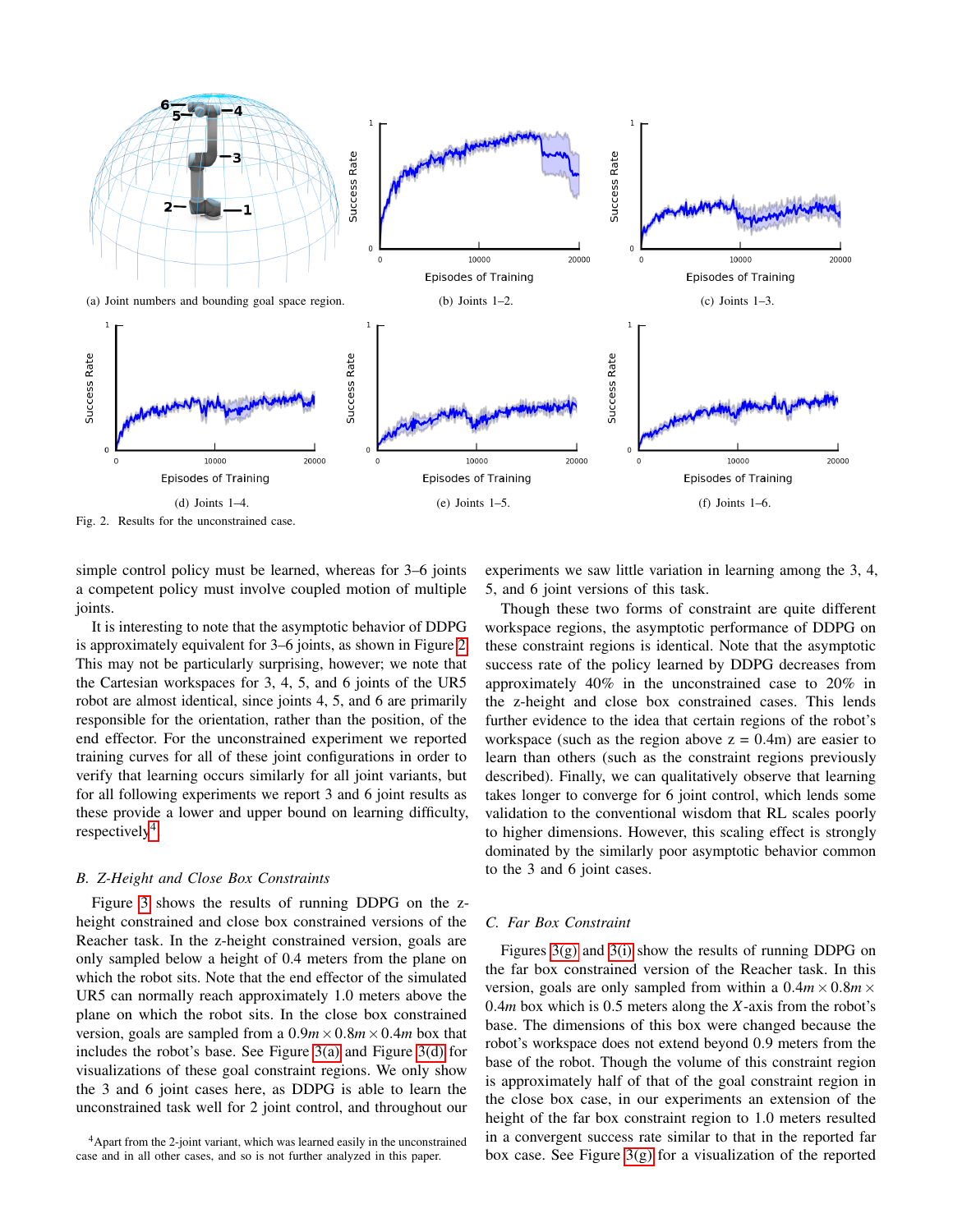<span id="page-5-2"></span><span id="page-5-1"></span>

<span id="page-5-3"></span><span id="page-5-0"></span>Fig. 3. Z-height and close box constrained experiments.

far box constraint region. As before, we only show the 3 and 6 joint cases here.

It is immediately apparent that the far box constraint is easier to learn than any of the previously considered goal regions. Learning converges to nearly 100% success within 10 testing sessions, or 1000 training episodes, for all independent runs in the 3 joint case, and for 4 of 5 runs in the 6 joint case (1 run experienced the type of catastrophic forgetting that DDPG is known for [\[6\]](#page-6-6)). We also found this rapid learning and near-perfect asymptotic behavior holds even if the z-height constraint of the box is removed. By simply moving the goal sampling region away from the base of the robot, the apparent asymptotic performance and sample complexity of DDPG on this task are significantly improved. Note that this form of constraint is the most similar to the goal constraints in existing Reacher task implementations, and also displays the greatest ease of learning.

## *D. Policy Success Visualization*

Finally, Figure [4](#page-6-14) shows how two runs of DDPG can learn two very different policies. These visualizations were created <span id="page-5-4"></span>by taking two convergent ( $\approx 40\%$  success) policies learned by DDPG as described for the unconstrained 3-joint control Reacher task and running them without exploration noise. We measured the two policies' rates of success on a coarse tiling of the workspace of the UR5 by randomly sampling 10,000 goal locations in the previously described manner, executing the learnt policy, and binning the successes for each grid cell. The figures above represent only a slice of the robot's workspace (between  $z = 0.7$  and  $z = 0.8$ ).

Though they were learned on the same task and with the same hyperparameters, the two policies display very distinct regions of competence (lighter regions, where nearly 100% of goals are successfully hit). This could result from DDPG attempting to learn a single unifying policy for regions of differing difficulty. From the qualitative difference in these two policies, we can infer that biases at the start of training may have an inordinate effect on the resulting policy success regions. This phenomenon could account for recent successes in robotic RL: tasks have been restricted to small enough spaces that a single policy can be learned which accounts for the entire constrained space.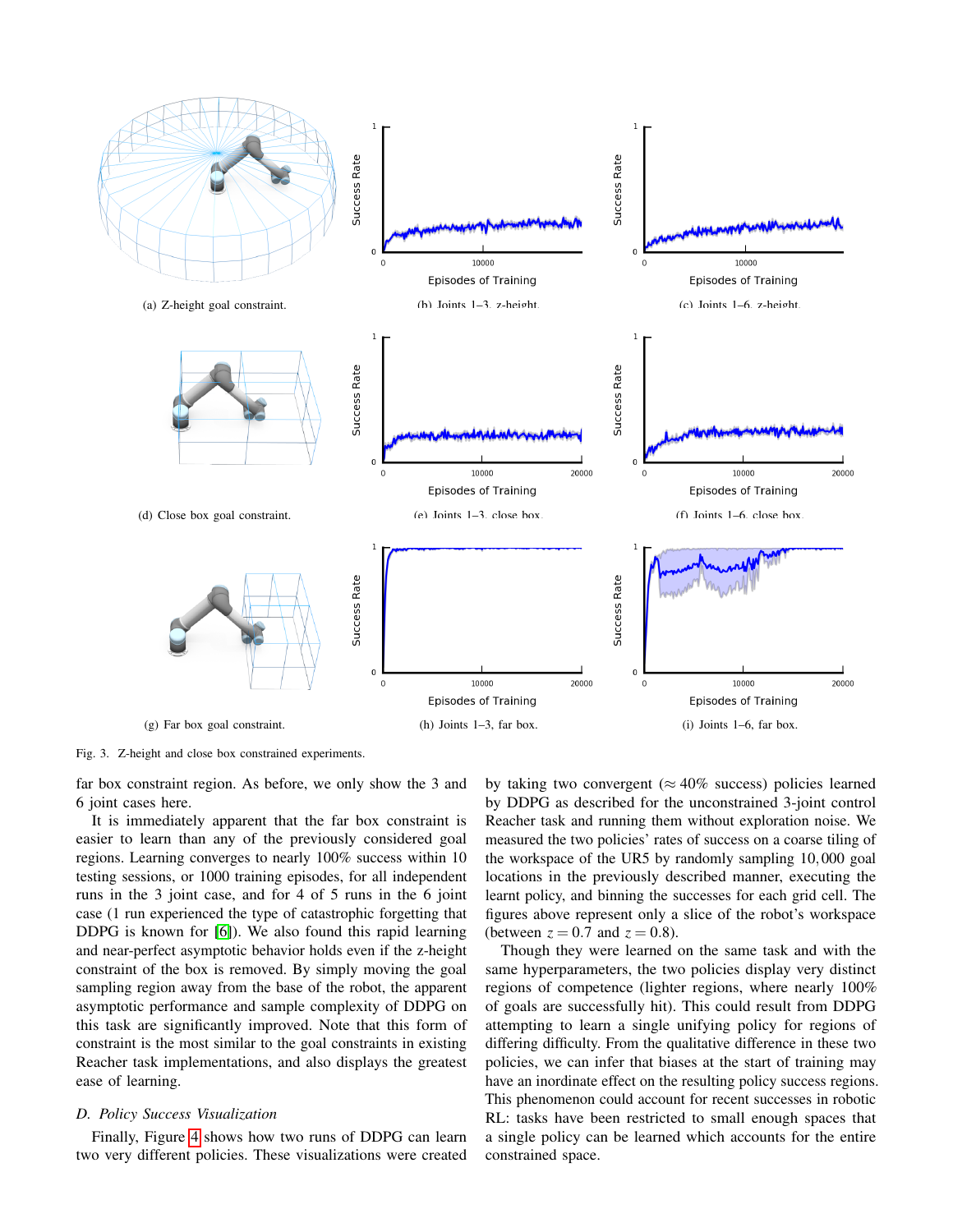

<span id="page-6-14"></span>Fig. 4. Goal success regions for independent runs on unconstrained 3 joint task.

## V. DISCUSSION

Our results strongly suggest that 1) more exploration is necessary into how Deep Robotic RL benchmarks should be defined and run and that 2) more work is needed before popular Deep RL methods will be capable of learning control policies for general robotic tasks. Standard robotic RL benchmark tasks can elide much of what makes robotic control difficult, and much is still unknown about the true capability of popular algorithms such as DDPG to learn to perform more general tasks. Recent work has established that Deep RL methods may be more difficult to generalize to complex tasks than prior, non-deep methods [\[22\]](#page-7-7), [\[26\]](#page-7-11), [\[27\]](#page-7-12), but it is still unknown how broadly this applies. However, this does not necessarily mean that the more general forms of these tasks are impossible to learn; rather, it suggests that more work needs to be done in assessing how popular learning algorithms perform on nonconstrained versions of robotic tasks. Given the efficacy of ensemble methods [\[28\]](#page-7-13) for supervised learning, we expect that a regional Deep RL ensemble algorithm may perform better on the Reacher tasks considered in this paper. We fixed our choice of algorithm and hyperparameters in this paper to focus on the effect of varying the "Reacher" task definition on learning, but we have not yet attempted the same analysis with other popular Deep RL algorithms such as TRPO. We expect, however, to observe a similar trend of learning difficulty as the goal constraint region is expanded and the dynamics of the robot's effective workspace become more complicated. More research is necessary to confirm that the results presented in this paper are general across Deep RL algorithms, but our initial analysis has produced unexpected learning behavior that merits further investigation.

#### ACKNOWLEDGMENTS

We would like to thank Zak Kingston and Bryce Willey for their help in developing ROSGym and this manuscript.

#### **REFERENCES**

- <span id="page-6-0"></span>[1] R. S. Sutton and A. G. Barto, *Reinforcement learning: An introduction*. MIT press Cambridge, 1998.
- <span id="page-6-2"></span>[2] S. Gu, E. Holly, T. Lillicrap, and S. Levine, "Deep reinforcement learning for robotic manipulation with asynchronous off-policy updates," in *IEEE International Conference on Robotics and Automation*, Oct. 2017, pp. 3389–3396.
- <span id="page-6-3"></span>[3] S. Levine, C. Finn, T. Darrell, and P. Abbeel, "End-to-end training of deep visuomotor policies," *Journal of Machine Learning Research*, vol. 17, no. 1, pp. 1334–1373, 2016.
- <span id="page-6-4"></span>[4] M. Večerík, T. Hester, J. Scholz, F. Wang, O. Pietquin, B. Piot, N. Heess, T. Rothörl, T. Lampe, and M. Riedmiller, "Leveraging demonstrations for deep reinforcement learning on robotics problems with sparse rewards," *arXiv preprint arXiv:1707.08817*, Jul. 2017.
- <span id="page-6-5"></span>[5] M. Andrychowicz, F. Wolski, A. Ray, J. Schneider, R. Fong, P. Welinder, B. McGrew, J. Tobin, P. Abbeel, and W. Zaremba, "Hindsight experience replay," in *Advances in Neural Information Processing Systems*, 2017, pp. 5048–5058.
- <span id="page-6-6"></span>[6] Y. Duan, X. Chen, R. Houthooft, J. Schulman, and P. Abbeel, "Benchmarking deep reinforcement learning for continuous control," in *International Conference on Machine Learning*, 2016, pp. 1329–1338.
- <span id="page-6-7"></span>[7] P. Henderson, R. Islam, P. Bachman, J. Pineau, D. Precup, and D. Meger, "Deep reinforcement learning that matters," in *AAAI Conference on Artificial Intelligence*, 2018, pp. 3207–3214. [Online]. Available: <https://www.aaai.org/ocs/index.php/AAAI/AAAI18/paper/view/16669>
- <span id="page-6-8"></span>[8] G. Brockman, V. Cheung, L. Pettersson, J. Schneider, J. Schulman, J. Tang, and W. Zaremba, "OpenAI Gym," *arXiv preprint arXiv:1606.01540*, 2016.
- <span id="page-6-9"></span>[9] E. Todorov, T. Erez, and Y. Tassa, "MuJoCo: A physics engine for model-based control," in *IEEE International Conference on Intelligent Robots and Systems*, 2012, pp. 5026–5033.
- <span id="page-6-1"></span>[10] M. Plappert, M. Andrychowicz, A. Ray, B. McGrew, B. Baker, G. Powell, J. Schneider, J. Tobin, M. Chociej, P. Welinder, V. Kumar, and W. Zaremba, "Multi-goal reinforcement learning: Challenging robotics environments and request for research," *arXiv preprint arXiv:1802.09464*, 2018.
- <span id="page-6-10"></span>[11] J. Kober, J. A. Bagnell, and J. Peters, "Reinforcement learning in robotics: A survey," *International Journal of Robotics Research*, vol. 32, no. 11, pp. 1238–1278, 2013.
- <span id="page-6-11"></span>[12] N. Kohl and P. Stone, "Policy gradient reinforcement learning for fast quadrupedal locomotion," in *IEEE International Conference on Robotics and Automation*, 2004, pp. 2619–2624.
- <span id="page-6-12"></span>[13] J. J. Craig, *Introduction to robotics: mechanics and control*, 3rd ed. Upper Saddle River, NJ, USA: Pearson/Prentice Hall, 2005.
- <span id="page-6-13"></span>[14] T. P. Lillicrap, J. J. Hunt, A. Pritzel, N. Heess, T. Erez, Y. Tassa, D. Silver, and D. Wierstra, "Continuous control with deep reinforcement learning," in *International Conference on Learning Representations*, Sep. 2016.